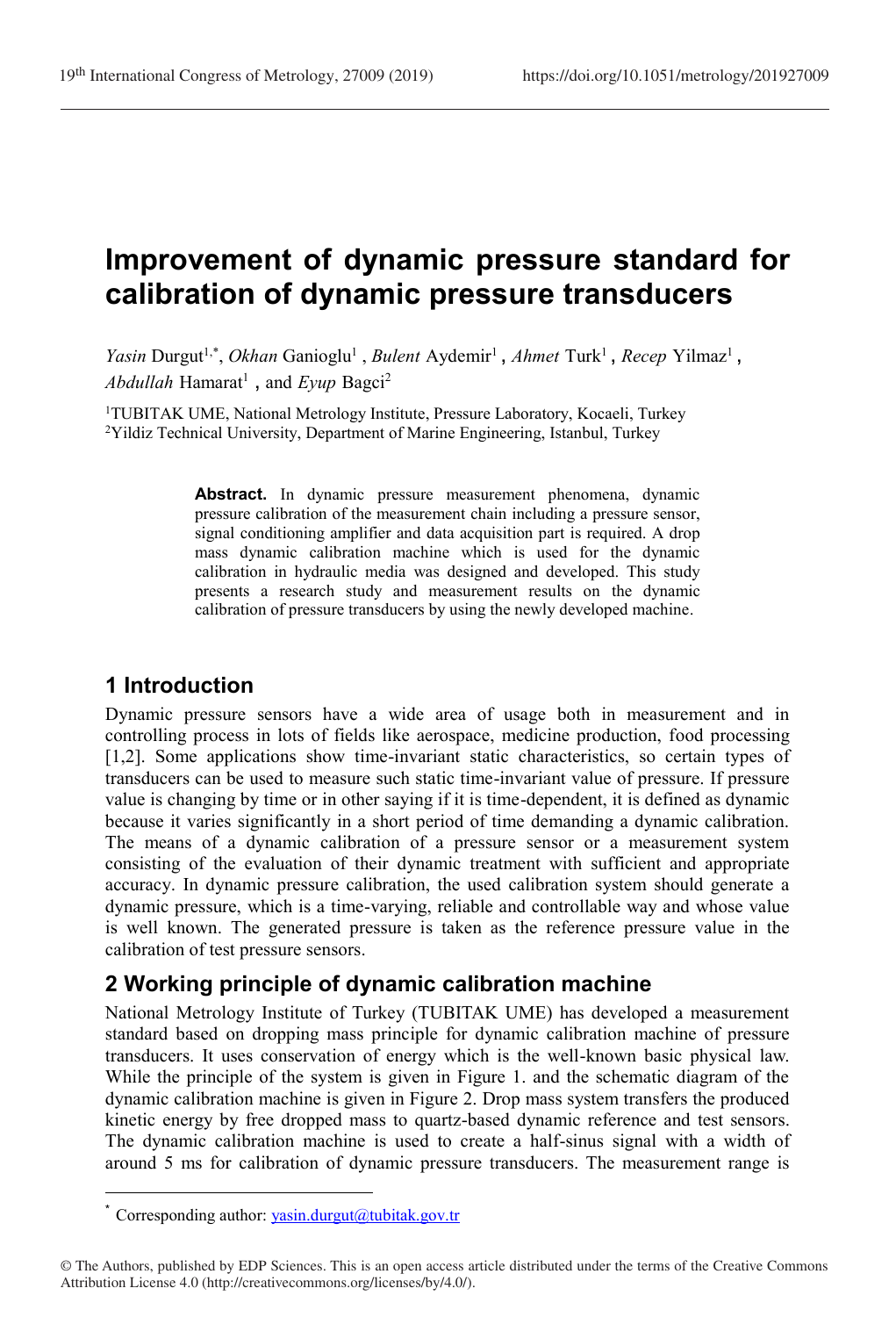from 50 MPa to 500 MPa in hydraulic media with targeted relative measurement uncertainty is  $1\%$  [1].

In order to create the testing pressure, it uses a dropping mass on to a piston, increasing the pressure in the hydraulic medium by up to some hundreds of MPa in order to perform a quick and accurate check and calibration of high-pressure dynamic sensors as seen in Figure 1. The energy level is adjusted by changing the dropping height of the dropping mass [2].



**Fig. 1.** General Principle of Dropping Mass System



**Fig. 2.** General Principle of Dropping Mass System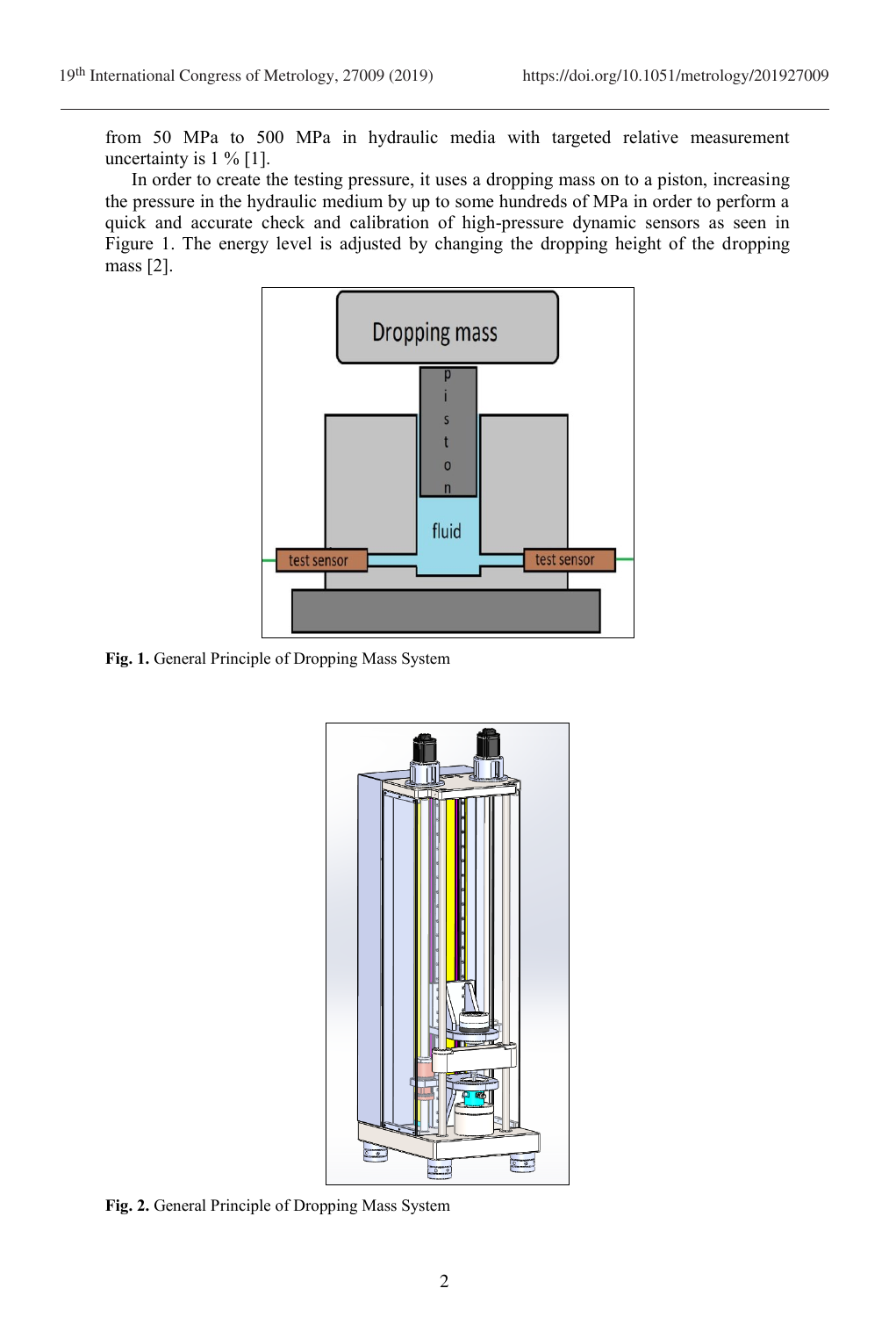The manufactured dynamic pressure standard based on dropping mass principle is given in Figure 3. There are two different step motors on the dynamic calibration machine. The first step motor is used to move a rebound system which is used to catch the dropping mass to prevent it repetitive hits on to the piston. The second motor is used to move the electromagnet which holds the mass and lift it to a certain height to be free fall.



#### **Fig. 3.** Dynamic calibration machine

There are different apparatus on the machine where allowing to connect the different pistons. The nominal drop height is 800 mm. The weight of dropping mass is also adjustable by replacing it. The mass is lifted to a specified height by an electromagnet. The height of free fallen is set via a computer program which is given in Figure 3. There are two guiding rods for drop mass. These rods ensure the drop mass to make a vertical movement and repeatable hits on to the piston. Test sensors and piston are connected to a cavity which is filled with a pressure transmitting fluid as seen in Figure 1. This part totally called as measuring head assembly. Once the hit comes on to the piston this hitting effect is delivered to both sensors. Measuring head assembly is fixed tightly onto the base of the standard to prevent any movement of the assembly. The machine is designed to make the central position of mass and piston.

After some measurements, it is necessary to re-charge fluid into the measuring head assembly. For such a purpose an additional spare fluid room added to head assembly. Measuring fluid and spare fluid is separated with a needle valve. Whenever the re-charge is necessary, the needle valve is opened and by rotating a screw located into the spare room, fluid re-charge action is completed. The easy re-charge system is given in Figure 4.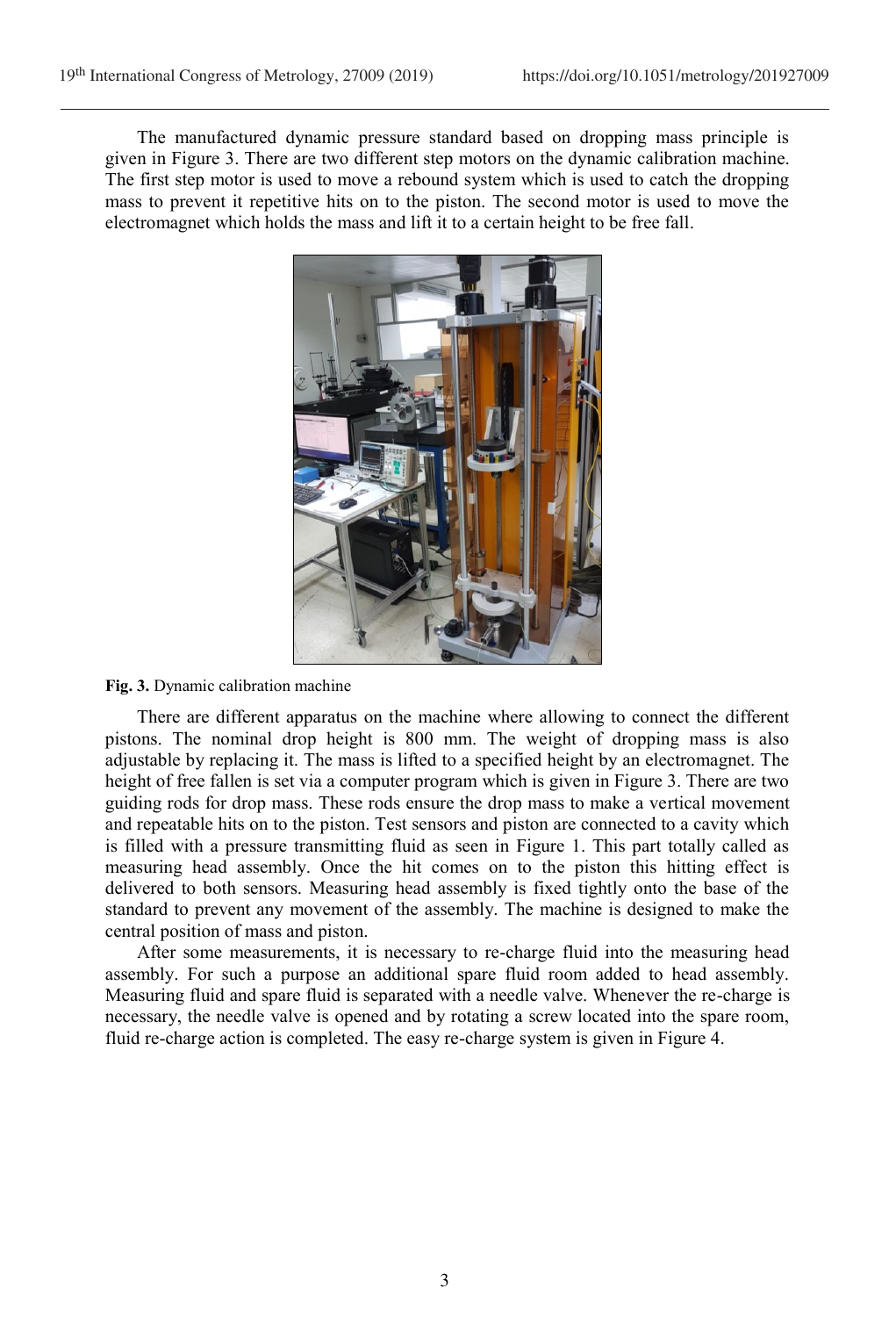

**Fig. 4.** Fluid re-charging part



**Fig. 5.** Placement of the laser heads

The reference pressure is calculated as pressure is a force over a specific area of the piston. Area of the piston is calculated based on dimensional form measurements of absolute diameter, roundness and straightness. Mass is the total mass of dropping mass, the mass of piston and mass of fluid under operation. Acceleration of the dropping mass is calculated as the addition of two acceleration values they are local gravity of acceleration value and acceleration of dropping mass [3]. Acceleration of the dropping mass is measured by a laser interferometer system from three different points of dropping mass as seen in figure 5.

Control of the system is performed by a computer program as seen in Figure 6. On this software, it is possible to set dropping height and number of an experiment to be repeated. When the area of the piston, the weight of the calibrated mass and acceleration of gravity is specified it is possible to set the nominal pressure value for calibration.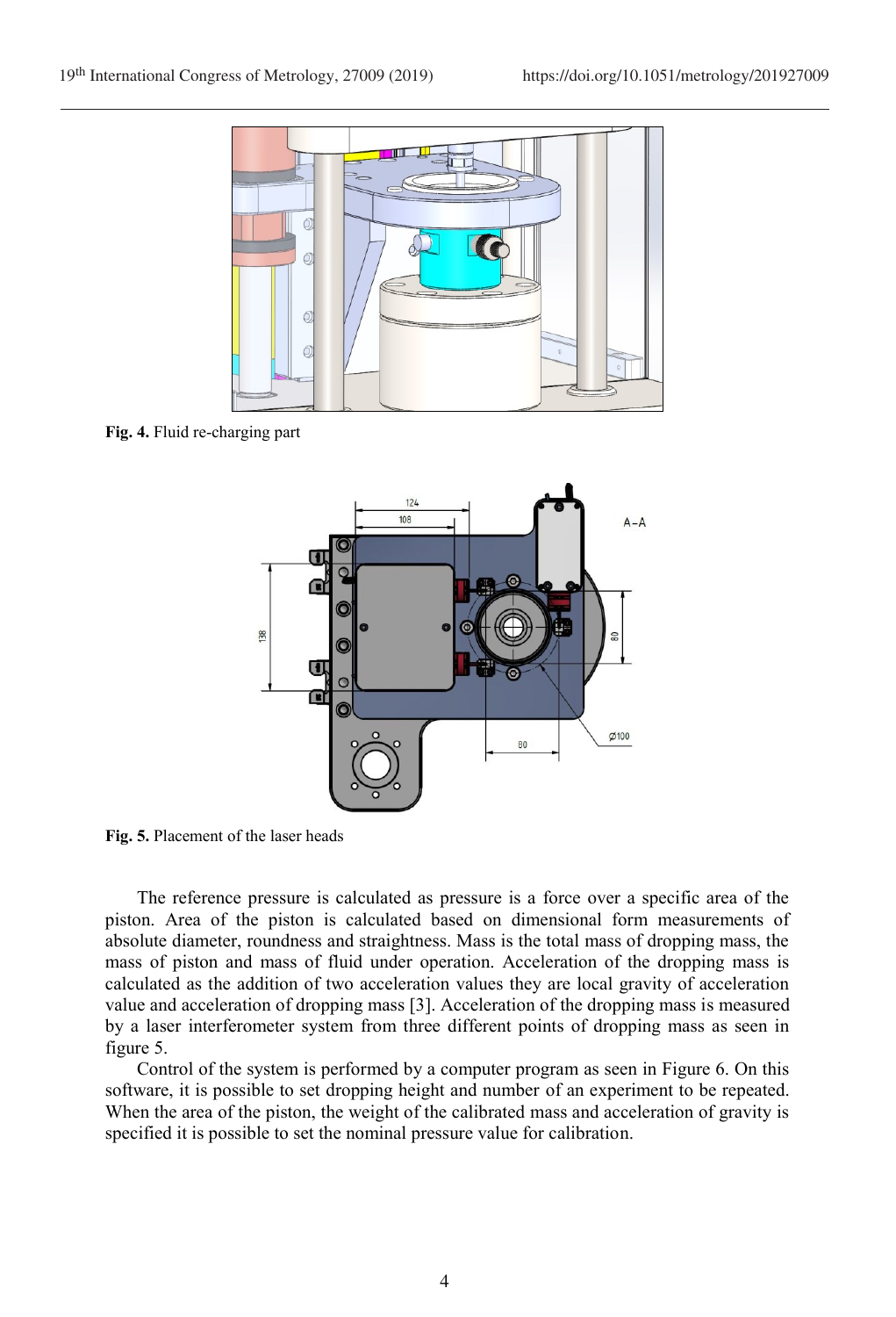| <b>Audi Store</b>                 | <b>EXPERTING</b>               |                                              |
|-----------------------------------|--------------------------------|----------------------------------------------|
| 10,000                            | Desier                         |                                              |
| 20,000                            | <b>Sonuc</b>                   |                                              |
| Yukan                             | <b>Max</b><br>$\mathbf \Omega$ |                                              |
| <b>Pozisyon Sifirla</b>           | $Ort \t0$                      |                                              |
| Pozisyona Git                     | <b>Max Fark</b>                |                                              |
| <b>Manyetik Birak</b>             | Ort Fark                       |                                              |
| Bırakma Bekleme Süresi (sn)<br>10 |                                |                                              |
| Başla                             |                                |                                              |
|                                   |                                |                                              |
| <b>Testte Başla</b><br>Yazdır     |                                |                                              |
|                                   |                                | <b>Mirs</b><br>$\mathbf{\Omega}$<br>Min Fark |

**Fig. 6.** Software program interface for controlling dynamic calibration machine

Before each free fall, there is a pre-set action is taken. Electromagnet holds the mass and moves it down to the piston. As soon as the mass touches to the top end of the piston, this point is taken as the zero points or reference point of free fall height. This preset action is provided better repeatability in measurement results. Starting from this zero point mass is moved up to the set height point for free fall. The set height point is measured by the counter of the motor. In order to have correct height distance measurement, the position on the machine is calibrated according to ISO 9513 standard.

## **3 Performance test**

Equations Dynamic calibration machine provides us with a computer controlled and repeatable dynamic calibration. Dynamic pressure constituted in the closed cavity is sensed and measured by means of two piezoelectric pressure transducers, named reference and test sensors. Piston, test and reference sensors are mounted on to a closed volume (cavity). This volume was filled with different types of oils as a pressure transmitting media. Kistler 1053 was used as the liquid in this measurement. The piston is directly located in line the vertical axis of free dropped mass. (Yasin Durgut et al., 2015). Produced charge values by hitting effect of the mass on to the piston are carried through the green charge cables to channel 1 and channel 2 of the Signal Conditioner/Amplifier Kistler Type 6907B. Analogue outputs of sensors from the amplifier are connected to an oscilloscope to see the signal shape. The sensor Kistler Model 6213BK up to 800 MPa was used as a reference and a test sensor was used from Kistler of model 6229AK up to 500 MPa. The reference sensor is calibrated against conventional deadweight tester under the static pressure for traceability. Measurements have been performed at 50 MPa, 100 MPa and 200 MPa reference values five times at decreasing direction. The measurement results are given in Table 1.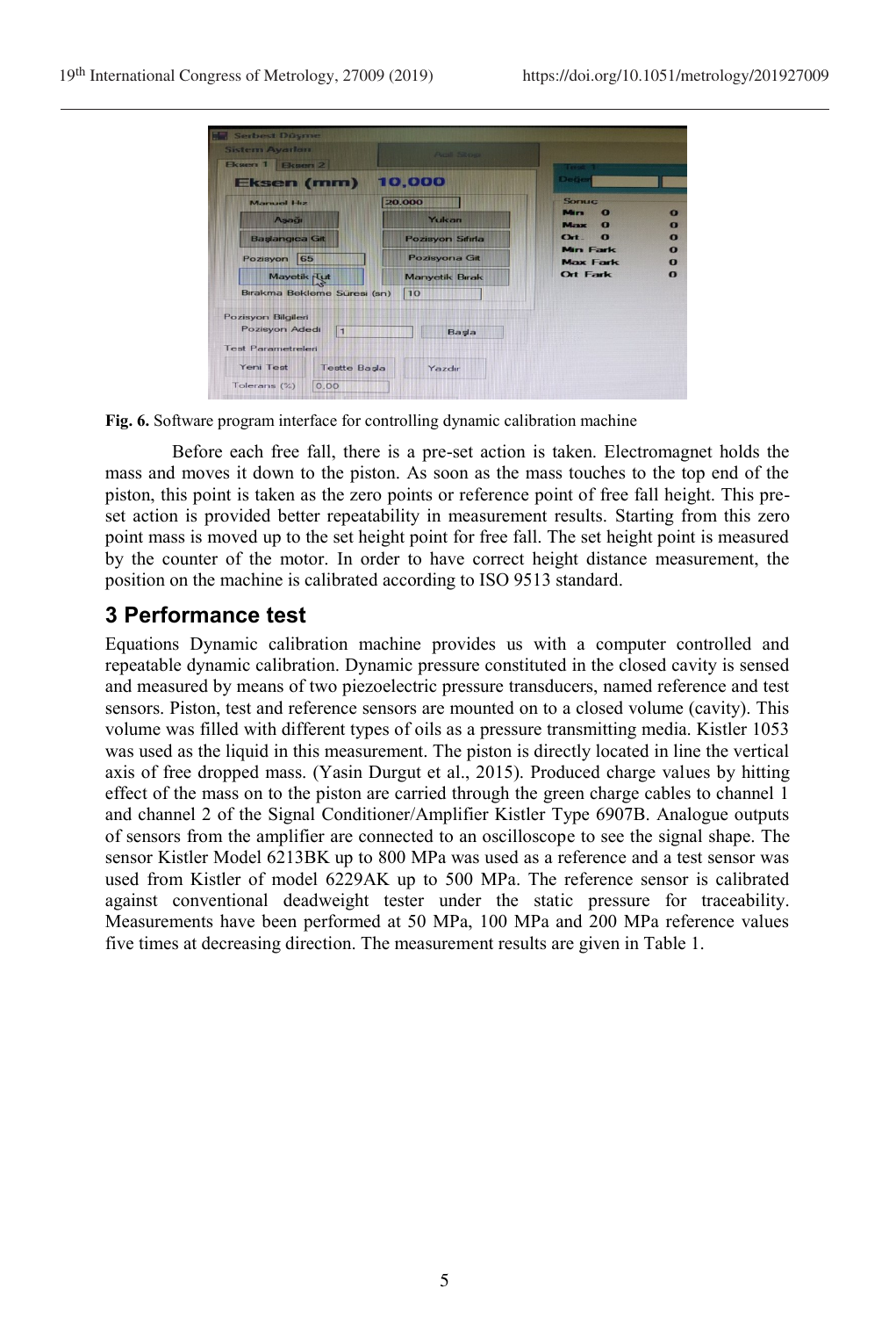| <b>Nominal Pressure (bar)</b> | <b>Measured Pressure (bar)</b> | Repeatability $(\% )$ |
|-------------------------------|--------------------------------|-----------------------|
|                               | 1990                           |                       |
|                               | 1980                           |                       |
| 2000                          | 1990                           | 0.50                  |
|                               | 1980                           |                       |
|                               | 1990                           |                       |
| 1000                          | 1000                           |                       |
|                               | 1000                           |                       |
|                               | 995                            | 1.00                  |
|                               | 1005                           |                       |
|                               | 1000                           |                       |
| 500                           | 505                            |                       |
|                               | 505                            |                       |
|                               | 500                            | 1.00                  |
|                               | 500                            |                       |
|                               | 505                            |                       |

**Table 1.** Experimental measurement results for reference values

Output signals show half sinus wave characteristic with a width of 5 ms. The amplitude of the produced signal output of sensors is measured nominally 1 mV per 1 bar as given in Figure 7.



**Fig. 7.** The analogue output signal on an oscilloscope for 500 bar, 1000 bar, 2000 bar respectively from left to right

# **4 Conclusion**

In this paper, newly designed and established drop mass dynamic calibration machine for pressure measurement and also the dynamic pressure calibration of dynamic pressure sensors was presented. The basic working principle, components of the standard were introduced. The performance test results are given in Table 1. Dynamic calibration machine of the repeatability [4] value is found less equal 1% which is targeted at the beginning of the calibration.